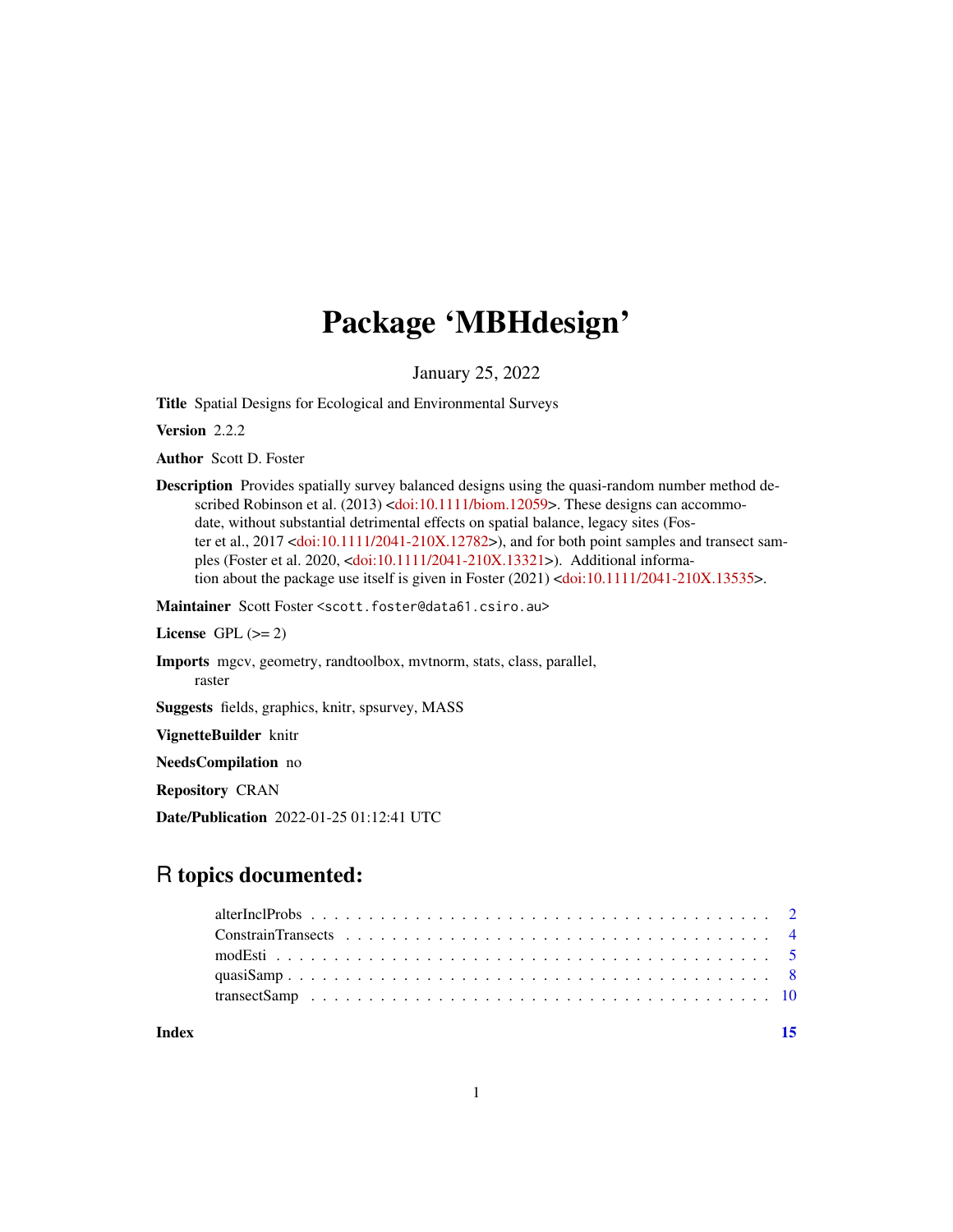<span id="page-1-1"></span><span id="page-1-0"></span>

#### Description

Alters inclusion probabilities to accommodate legacy sites. Inclusion probabilities are deflated around legacy sites, and the resulting set of new sites (and legacy sites) are spatially balanced.

#### Usage

```
alterInclProbs( legacy.sites, potential.sites=NULL, n=NULL, inclusion.probs=NULL,
                                                         mc.cores=1, sigma=NULL)
```
#### Arguments

| legacy.sites    | a matix (MxD) matrix of locations of the M legacy sites as points in D dimen-<br>sions. For most applications $D=2$ . Each row gives the location (in space) of one<br>of the legacy sites.                                                                                                                                                                                                                                                         |
|-----------------|-----------------------------------------------------------------------------------------------------------------------------------------------------------------------------------------------------------------------------------------------------------------------------------------------------------------------------------------------------------------------------------------------------------------------------------------------------|
| potential.sites |                                                                                                                                                                                                                                                                                                                                                                                                                                                     |
|                 | a matrix (NxD) of locations of the N potential sampling sites as points in D<br>dimension. These are the locations from which n are taken as the sample. If<br>NULL (default) a maximum of N=10000 samples are placed on a regular grid<br>within a convex hull defined by the legacy locations. This default may or may<br>not make sense for you (but something has to be the default).                                                           |
| n               | an integer specificying the number of new sites to sample. One of n and inclu-<br>sion.probs needs to be specified, but if both are then n is discarded.                                                                                                                                                                                                                                                                                            |
| inclusion.probs |                                                                                                                                                                                                                                                                                                                                                                                                                                                     |
|                 | a vector specifying the inclusion probability for each of the N sampling sites.<br>This is the probability that each site will be included in the final sample. The<br>sum of inclusion.probs must be the number of new sites required. Locations<br>in inclusion probs must be ordered the same as the potential sites argument. If<br>NULL (default) equal inclusion probabilities are specified and the number of<br>new sites is taken to be n. |
| mc.cores        | the number of processes to for some of the calculations on (in particular the<br>calculation of distances to legacy sites). See $parLapply(qv)$ in package parallel.                                                                                                                                                                                                                                                                                |
| sigma           | a parameter defining the spatial influence of the legacy sites. Must be positive. It<br>is sigma in the squared exponential decay function, exp(-distanceFromLegacySite^2<br>/ sigma^2). If NULL (default), then it is chosen so that 95 percent of the legacy<br>sites influence is located within the average patch size around a point. This<br>seems like a useful default. See Foster et al. (in prep) for details.                            |

#### Details

The inclusion probabilities are adjusted using a variant of the spatially clustered Poisson sampling method in Grafstrom (2012), which is itself a spatially explicit version of Bondesson and Thorburn (2008). The adjustments here are given in Foster et al. (in prep). Basically, the adjustment is similar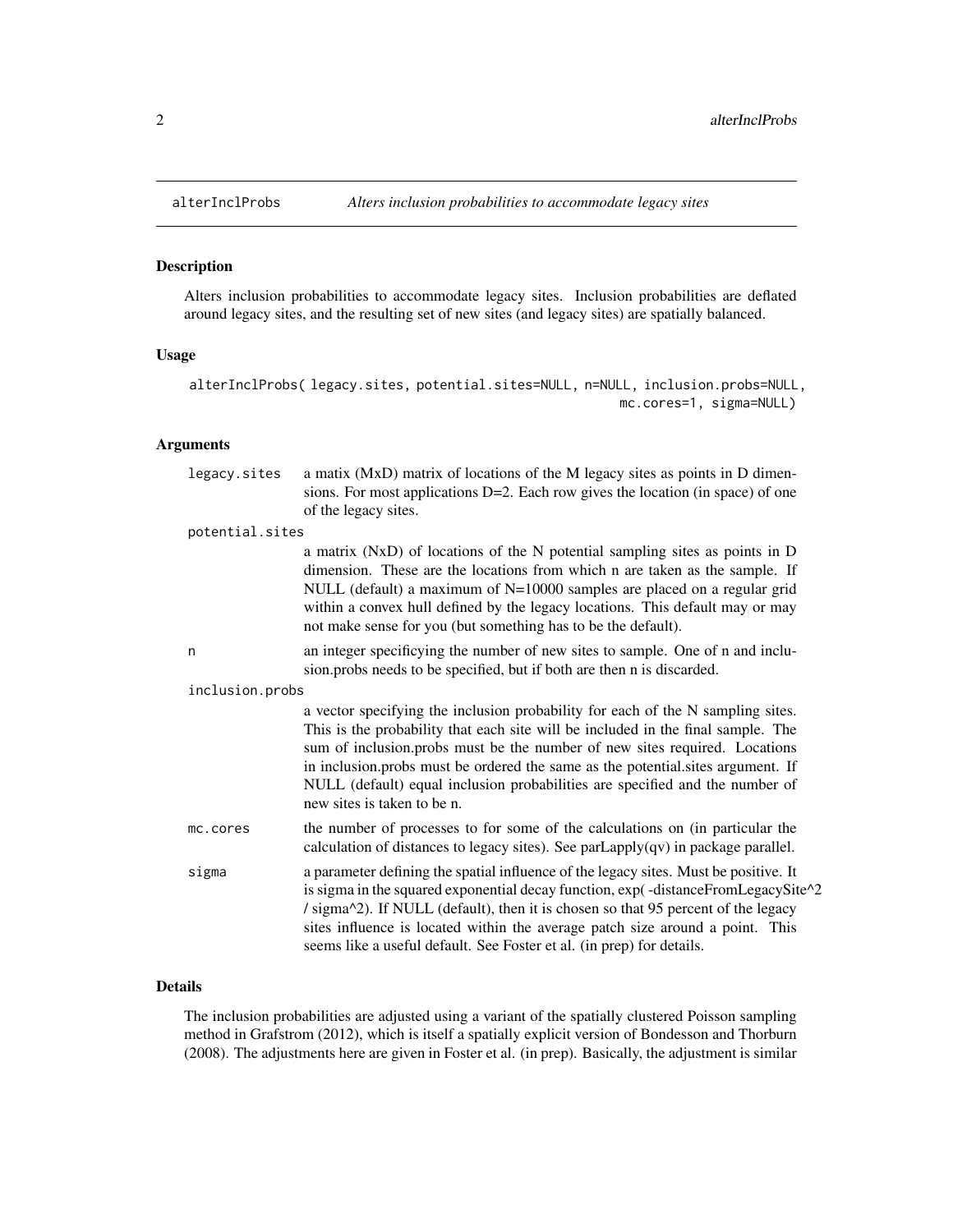#### <span id="page-2-0"></span>alterInclProbs 3

to that proposed in Section 3.2 of Grafstrom (2012), that is the inclusion probabilities are updated using the squared loss distance metric (as above). However, the weighting function here is given by the distance times the inclusion probability of the new site.

#### Value

The alterInclProbs function returns a numeric vector containing inclusion probabilities adjusted for lega

#### Author(s)

Scott D. Foster

#### References

Bondesson, L. and Thoburn, D. (2008) A List Sequential Sampling Method Suitable for Real-Time Sampling. Scandinavian Journal of Statistics *35*:466–483.

Foster, S.D., Hosack, G.R., Lawrence, E., Przeslawski, R., Hedge,P., Caley, M.J., Barrett, N.S., Williams, A., Li, J., Lynch, T., Dambacher, J.M., Sweatman, H.P.A, and Hayes, K.R. (2017) Spatially-Balanced Designs that Incorporate Legacy Sites. Methods in Ecology and Evolution *8*:1433–1442.

Grafstrom, A. (2012) Spatially correlated Poisson sampling. Journal of Statistical Plannind and Inference *142*:139–147.

#### See Also

[quasiSamp](#page-7-1), [modEsti](#page-4-1)

#### Examples

```
#big plane today
set.seed(747)
#the number of potential sampling locations
N < -100^2#number of samples
n < -27#number of legacy sites
nLegacy \leq -3#the grid
X \leftarrow as.matrix( expand.grid( 1:sqrt( N), 1:sqrt(N)) / sqrt(N) - 1/(2*sqrt(N)))
#the inclusion probabiltiies with gradient according to non-linear function of X[,1]
p \le -1 - exp(-X[, 1])#standardise to get n samples
p \le -n * p / sum(p)#randomly choose legacy sites
legacySites <- sample( 1:N, nLegacy, prob=p)
#alter inclusion probabilities
p2 <- alterInclProbs( legacy.sites=X[legacySites,], potential.sites=X, inclusion.probs=p)
if( requireNamespace( "graphics", quietly = TRUE)) {
 #plotting up old and new inclusion probabilities
 par( mfrow=c(1,2))
```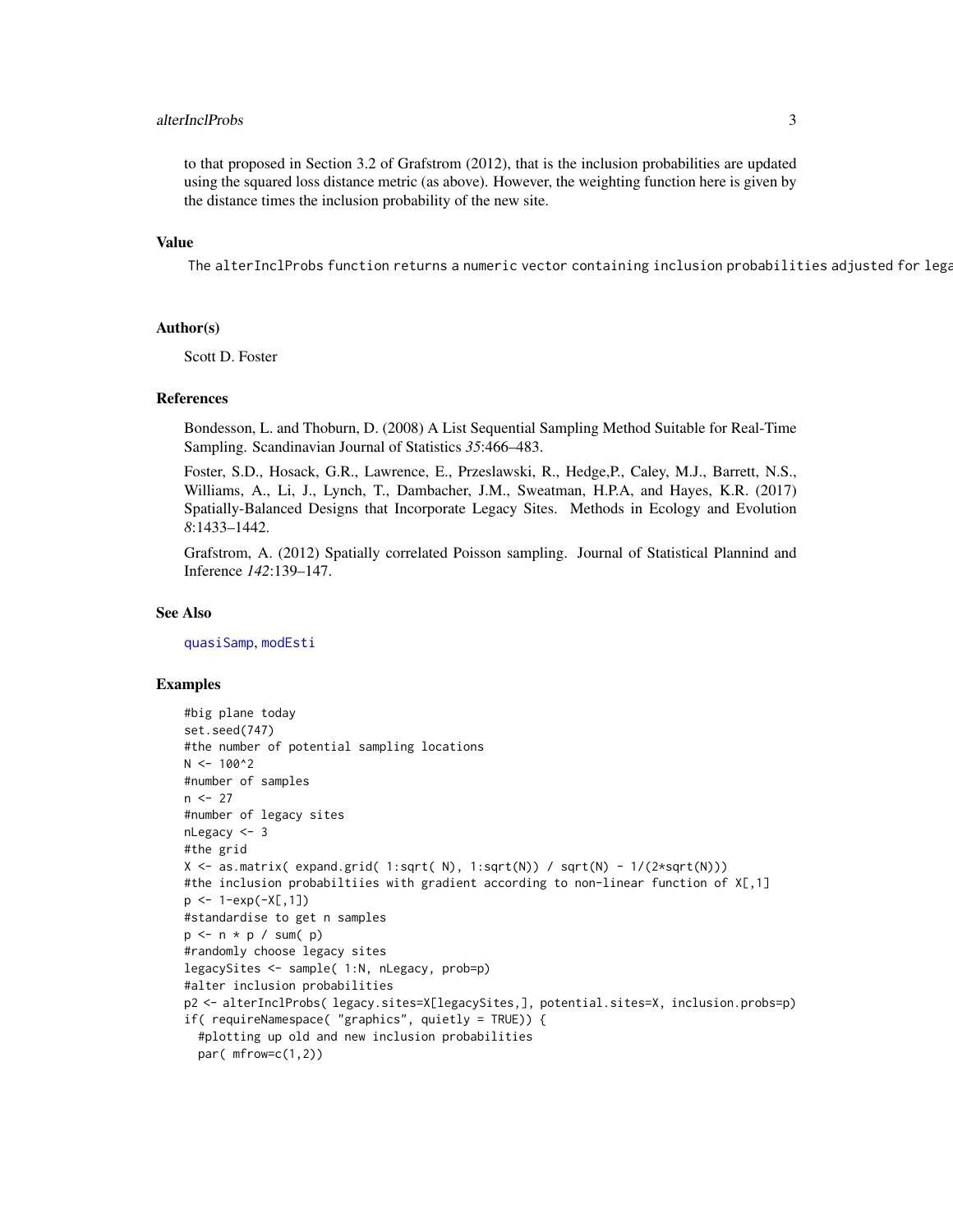```
graphics::image( x=unique( X[,1]), y=unique( X[,2]),
    z=matrix( p, nrow=sqrt(nrow(X)), ncol=sqrt(nrow( X))),
   main="Undadjusted Inclusion Probabilities", ylab="y", xlab="x")
 graphics::image( x=unique( X[,1]), y=unique( X[,2]),
   z=matrix( p2, nrow=sqrt(nrow(X)), ncol=sqrt(nrow( X))),
   main="Adjusted Inclusion Probabilities", ylab="y", xlab="x")
 points( X[legacySites,], pch=20, col=1)
}
#tidy
rm( N, n, nLegacy, X, p, legacySites, p2)
```
ConstrainTransects *Finds transects that are descending over complex terrain, or are stemming from a set of locations.*

#### <span id="page-3-1"></span>Description

Creates a 'mask' for the extended sampling frame (sites by rotations) for two reasons: Some sampling gears that can only be deployed down-slope, and those designs where a 'wagon-wheel' is required from a small set of points (e.g. the top of a seamount).

#### Usage

```
findDescendingTrans( potential.sites, bathy, in.area, descend.cutoff=0, control=NULL)
findTransFromPoint( potential.sites, originPoints, in.area, control = NULL)
```
#### Arguments

| potential.sites |                                                                                                                                                                                                                                                                                                                                                                                                |
|-----------------|------------------------------------------------------------------------------------------------------------------------------------------------------------------------------------------------------------------------------------------------------------------------------------------------------------------------------------------------------------------------------------------------|
|                 | a matrix (of size Nxdimension) of the spatial coordinates of the N sampling<br>locations, of which $n \ll N$ are taken as the sample. If NULL (default) $N=10000$<br>samples are placed on a regular grid. If study area is defined, then this grid is<br>over the smallest bounding (hyper-)rectangle for the study.area. If study.area is<br>NULL, the grid is over the unit (hyper-)square. |
| bathy           | a vector of length N, giving the depth (or height) at each of the N potential sites.<br>Ordering must be the same as potential sites.                                                                                                                                                                                                                                                          |
| in.area         | a vector describing which cells are in the study region (TRUE) and which are<br>not (FALSE). Ordering must be the same as potential sites.                                                                                                                                                                                                                                                     |
|                 | descend. cutoff the value describing how down a descent actually is (in some cases slight rises<br>are still manageable). Default is 0, meaning that strict descent is required.                                                                                                                                                                                                               |
| control         | A list containing details of the transects, their computational representation, and<br>decisions about the design. See the Details Section of transectSamp for more<br>information.                                                                                                                                                                                                            |
| originPoints    | a matrix with two columns giving the locations of the centre cells. There can be<br>as many central cells as desired (more rows).                                                                                                                                                                                                                                                              |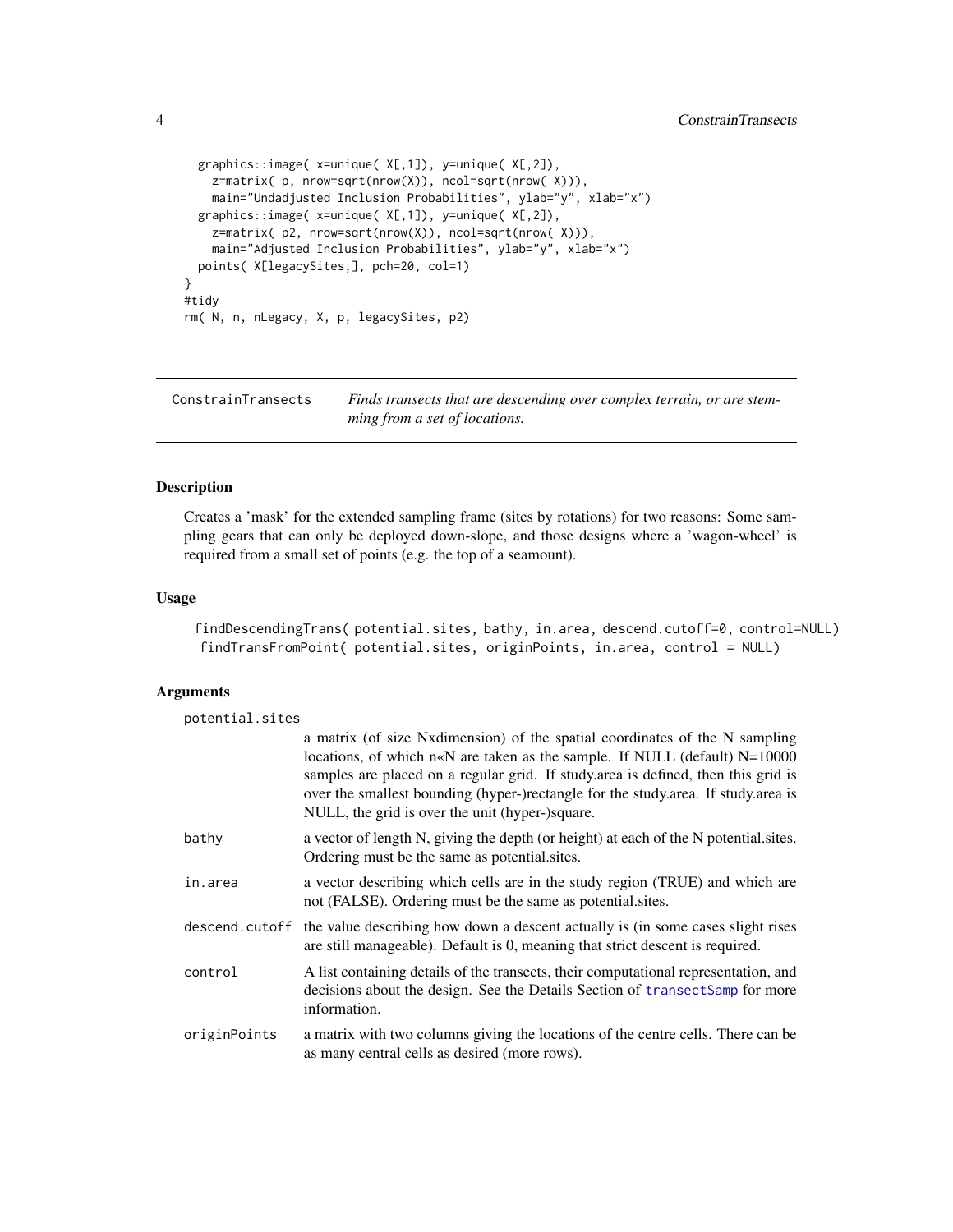#### <span id="page-4-0"></span>modEsti 5

#### Details

The function findDescendingTrans aims to provide a set of transects, which all can be performed down slope. The function findTransFromPoint aims to provide a set of transects, which all start from a particular point (or set of points). The output of these functions is formatted so that it can be directly used as an argument to [transectSamp](#page-9-1). In this case, and when supplied to [transectSamp](#page-9-1), a set of descending or radially stemming, spatially-balanced transects are generated.

This function implements a type of constraint on the randomisation process. Discussed in Foster et al (2020).

#### Value

The findDescendingTrans function returns a matrix giving a character matrix of size N x nRotate that specifies which transects are 'descend'ing (with N centre locations and nRotate different orientations), which transects are 'upAndDown' slope, which contains only NAs (where bathymetry data is not available), which are descending over the available bathymetry data ('descendAndNA'), which are up and down over the available data ('upAndDownAndNA\_NaN').

The findTransFromPoint function similarly returns a character matrix containing the strings "starts-FromPoint" meaning that the transect starts form one of the specified points, and "badStart" meaning that the transect does not start from one of the specified points. The developer realises that "badStart" is not an extremely informative string – it must have seemed like a good idea late one night.

#### Author(s)

Scott D. Foster

#### References

Foster, S.D., Hosack, G.R., J. Monk, Lawrence, E., Barrett, N.S., Williams, A. and Przeslawski, P. (2020) Spatially-Balanced Designs for Transect-Based Surveys. Methods in Ecology and Evolution. emph11: 95–105

#### See Also

[transectSamp](#page-9-1)

modEsti *Get a model-based estimate of mean of a sampled area*

#### **Description**

For a given survey design in any number of dimensions, calculate the mean prediction (plus SE plus 95% CI) for the area.

#### Usage

modEsti( y, locations, includeLegacyLocation=TRUE, legacyIDs=NULL, predPts=NULL, family=gaussian(), offset=rep(0,length(y)), control=list())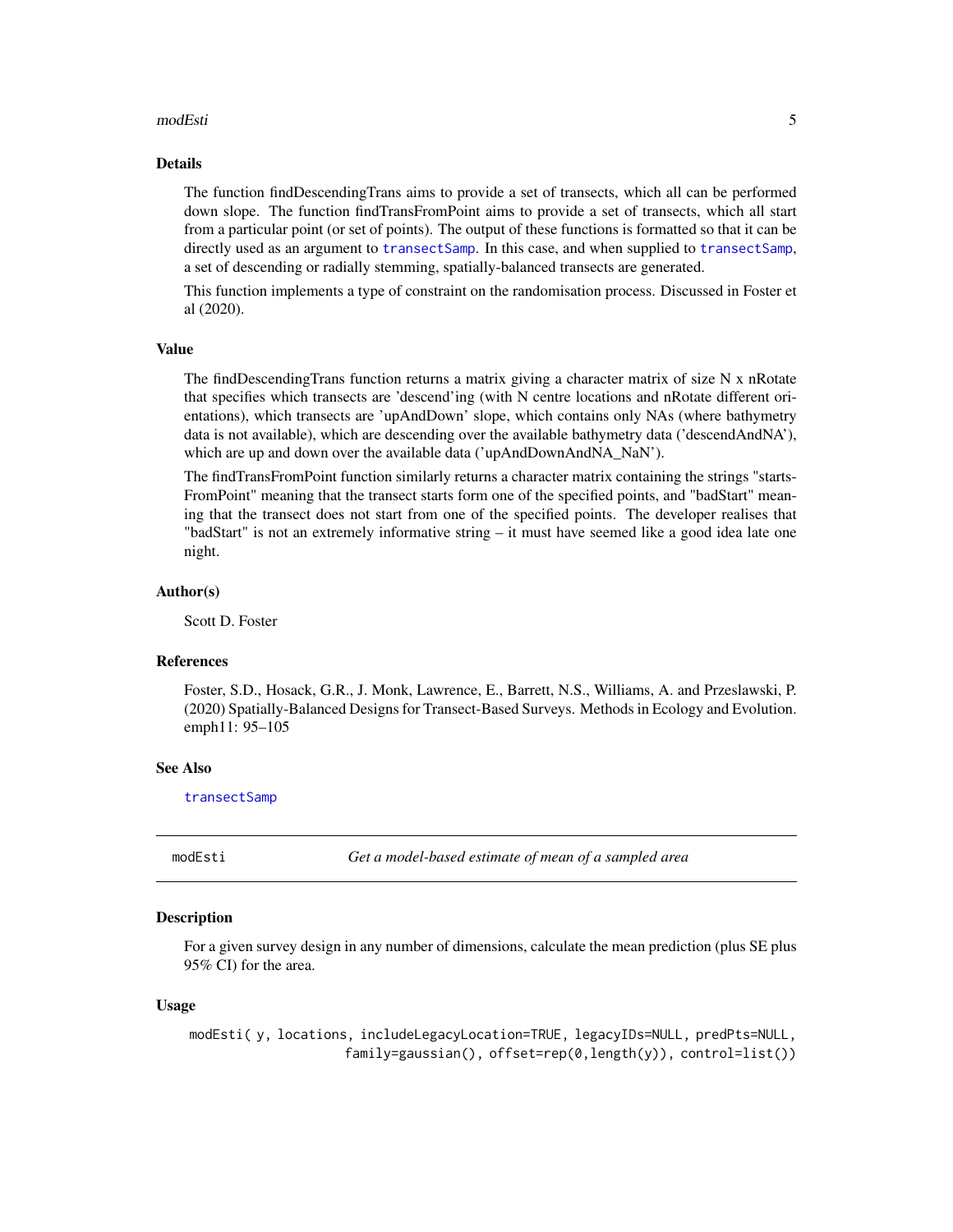#### **Arguments**

| У                     | a numeric vector of all observations (at new sites and legacy sites) collected in<br>the survey                                                                                                                                                                                                                                                                                                                                                   |
|-----------------------|---------------------------------------------------------------------------------------------------------------------------------------------------------------------------------------------------------------------------------------------------------------------------------------------------------------------------------------------------------------------------------------------------------------------------------------------------|
| locations             | a matrix (or something that can be coerced) containing the set of locations where<br>observations were collected. Note that nrow( $\alpha$ locations) = length( $\gamma$ ).                                                                                                                                                                                                                                                                       |
| includeLegacyLocation |                                                                                                                                                                                                                                                                                                                                                                                                                                                   |
|                       | a boolean indicating whether an extra term should be included into the model<br>that corresponds to distance from legacy sites. See Foster et al (2017) for details.<br>If TRUE (default) the extra term is included. If FALSE (so that model is purely<br>spatial), then the extra term is discarded.                                                                                                                                            |
| legacyIDs             | the indexes, for the rows of y and locations, that correspond to legacy sites. For<br>example, if the first, third and sixth rows were legacy sites in y and locations,<br>then legacyIDs would be $c(1,3,6)$ .                                                                                                                                                                                                                                   |
| predPts               | A data.frame (or something that can be coerced to a data.frame) containing set<br>of points to do the predictions at. Typically predPts is a dense grid (or similar) of<br>points over the spatial area of interest. Note that the number of columns defines<br>the number of dimensions. Do not include surplus variables in extra columns. If<br>NULL (default), then a dense grid within the convex hull bounding "locations"<br>will be used. |
| family                | A family object giving the distribution of the data. Default is gaussian() but<br>other sensible choices in ecology include nb(link="log") and binomial().<br>For more details see ?family.mgcv from the mgcv package.                                                                                                                                                                                                                            |
| offset                | A numeric vector of length equal to "length(y)". This gives any offset to the<br>linear predictor of the model.                                                                                                                                                                                                                                                                                                                                   |
| control               | A list of control parameters (see details)                                                                                                                                                                                                                                                                                                                                                                                                        |

#### Details

This function works by fitting a generalised additive model (see gam()), predicting at the points predPts, and then averaging. Well, that is the general idea. The actual implementation uses a Monte Carlo routine to account for parameter uncertainty. This is done mirroring the helpfile of predict.gam. Basically, lots of sets of parameters are drawn from the parameters (asymptotic) distribution and then predictions are made for each draw. The overall estimate is then the mean (over parameter draws) of the mean (over prediction locations) of the prediction. Standard errors and confidence intervals are likewise calculated.

The control list contains elements with names:

- k the number of knot points used in each dimension of locations
- N the number of prediction points (in each dimension) for the grid, argument not used if "predPts!=NULL"
- B the number of bootstrap samples to take of the parameter estimates

mc.cores the number of computer cores to spread the calculation of distances over (only used if includeLegacyLocation==TRUE)

#### Value

A list of three elements: 1) a point prediction of mean, 2) standard error of mean (obtained by parametric bootstrap), and 3) 95% confidence interval of the mean.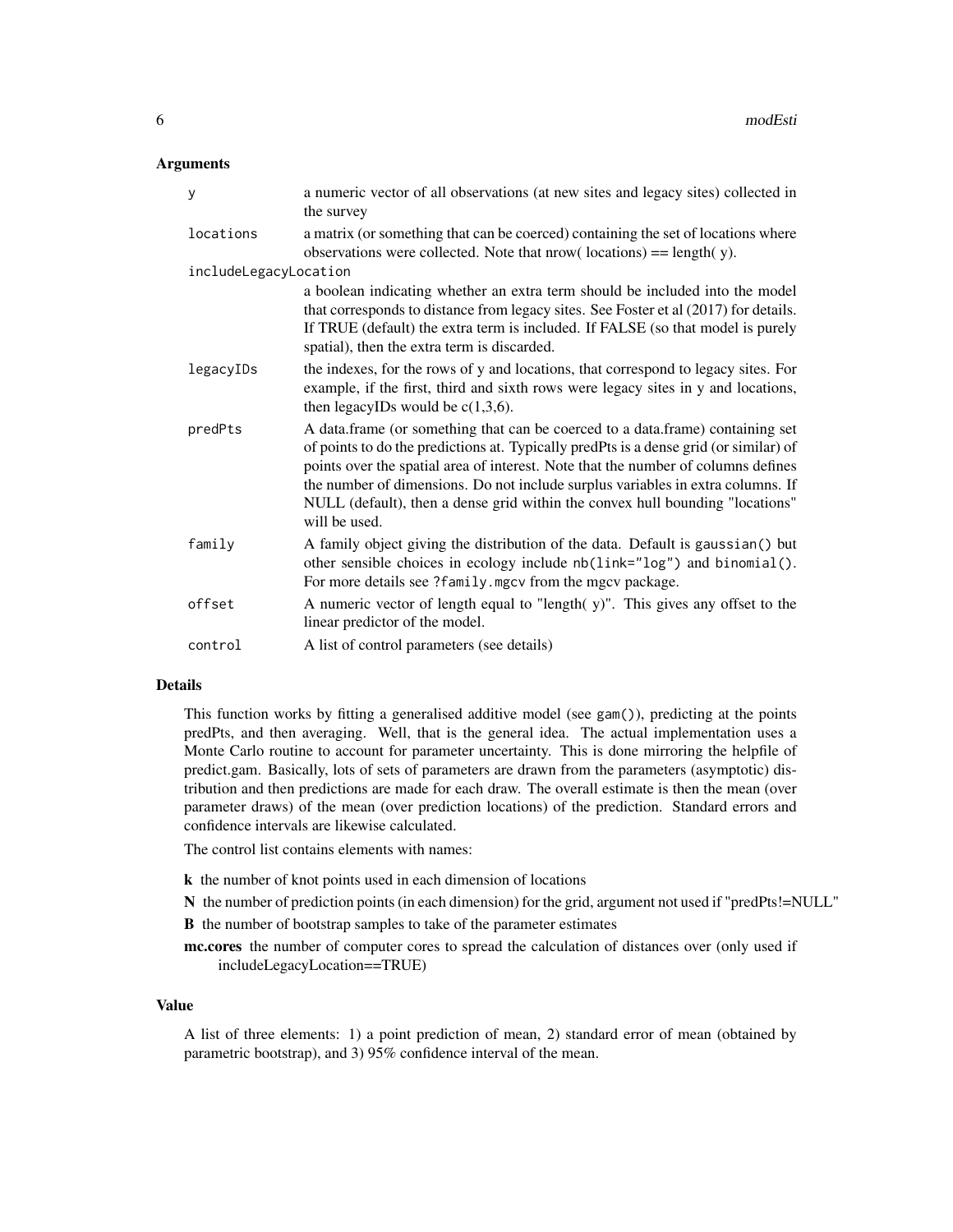#### <span id="page-6-0"></span>modEsti 7

#### Author(s)

Scott D. Foster

#### References

Foster, S.D., Hosack, G.R., Lawrence, E., Przeslawski, R., Hedge,P., Caley, M.J., Barrett, N.S., Williams, A., Li, J., Lynch, T., Dambacher, J.M., Sweatman, H.P.A, and Hayes, K.R. (2017) Spatially-Balanced Designs that Incorporate Legacy Sites. Methods in Ecology and Evolution *8*:1433–1442.

#### See Also

[quasiSamp](#page-7-1), [alterInclProbs](#page-1-1), and total.est from the spsurvey package. The total.est function provides design-based estimation of both mean and variance.

#### Examples

```
#set up design parameters
#taken from the example in alterInclProbs()
#big plane today
set.seed(747)
#the number of potential sampling locations
N < -50^02#number of samples
n < -27#number of legacy sites
nLegacy <- 3
#the grid
X \leftarrow as.matrix( expand.grid( 1:sqrt( N), 1:sqrt(N)) / sqrt(N) - 1/(2*sqrt(N)))
#the inclusion probabiltiies with gradient according to non-linear function of X[,1]
p \le -1 - exp(-X[, 1])#standardise to get n samples
p \le -n \times p / sum(p)#randomly choose legacy sites
legacySites <- sample( 1:N, nLegacy, prob=p)
#alter inclusion probabilities for legacy sites
p2 <- alterInclProbs( legacy.sites=X[legacySites,], potential.sites=X, inclusion.probs=p)
#get the sample
samp <- quasiSamp( n=n, dimension=2, potential.sites=X, inclusion.probs=p2)
samp <- rbind( cbind( X[legacySites,], inclusion.probabilities=NA, ID=NA), samp)
#generate some fake data
samp$outcomes <- rnorm( nrow( samp))
#get the estimate
esti <- modEsti( y=samp$outcomes, locations=samp[,1:2], includeLegacyLocation=TRUE,
  legacyIDs=1:3, predPts=NULL, family=gaussian(), control=list(mc.cores=1, B=100))
#in real applications the number of bootstrap samples (B), and mc.cores, should be larger
print( esti)
#tidy
rm( esti, legacySites, n, N, nLegacy, p, p2, samp, X)
```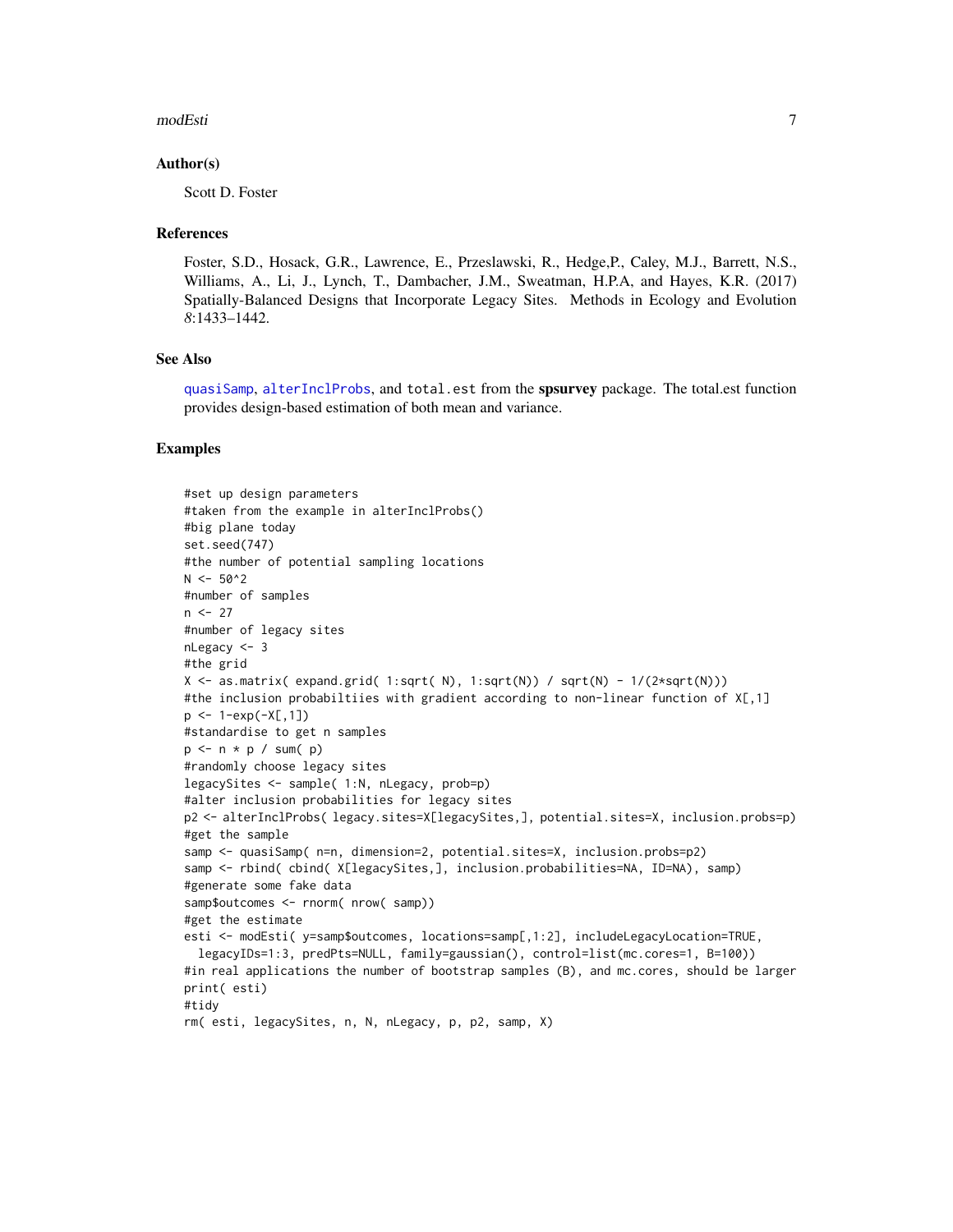#### Description

Generates a spatially balanced design for given inclusion probabilities over a grid of potential sampling locations

#### Usage

```
quasiSamp( n, dimension=2, study.area=NULL, potential.sites=NULL, inclusion.probs=NULL,
                                        randStartType=2, nSampsToConsider=5000)
quasiSamp.raster( n, inclusion.probs, randStartType=2, nSampsToConsider=5000)
```
#### Arguments

| n               | the number of samples to take                                                                                                                                                                                                                                                                                                                                                                                                                                                                                                                                              |
|-----------------|----------------------------------------------------------------------------------------------------------------------------------------------------------------------------------------------------------------------------------------------------------------------------------------------------------------------------------------------------------------------------------------------------------------------------------------------------------------------------------------------------------------------------------------------------------------------------|
| dimension       | the number of dimensions that the samples are located in. Equal to 2 for areal<br>sampling. Care should be taken with large dimensions as:1) the number of po-<br>tential sampling sites needed for effective coverage starts to explode (curse of<br>dimensionality); and 2) the well-spaced behaviour of the Halton sequence starts<br>to deteriorate (but this requires very very many dimensions to be problematic –<br>included as a warning here for largely academic reasons).                                                                                      |
| study.area      | a numeric matrix with dimension columns. This defines the sampling area from<br>where the sites are selected $-$ each row defines a vertex of the sampling area<br>and the order of rows is such that the vertices are joined in order. The last<br>vertex is joined to the first. If NULL (default), the study area is defined to be<br>the smallest (hyper-)rectangle that bounds the potential sites. If potential sites is<br>also NULL (default), then the study area is taken to be the unit (hyper-)square.<br>This argument is closely related to potential sites. |
| potential.sites |                                                                                                                                                                                                                                                                                                                                                                                                                                                                                                                                                                            |
|                 | a matrix (of size Nxdimension) of the spatial coordinates of the N sampling<br>locations, of which $n \times N$ are taken as the sample. If NULL (default) $N=10000$<br>samples are placed on a regular grid. If study area is defined, then this grid is<br>over the smallest bounding (hyper-)rectangle for the study.area. If study.area is<br>NULL, the grid is over the unit (hyper-)square.                                                                                                                                                                          |
| inclusion.probs |                                                                                                                                                                                                                                                                                                                                                                                                                                                                                                                                                                            |
|                 | either a vector or a RasterLayer specifying the inclusion probability for each<br>of the N potential sampling sites. For quasiSamp.raster inclusion.probs must<br>be a raster. The values contained are the probability that each site will be in-<br>$\mathbf{r} \cdot \mathbf{r} = \mathbf{r} \cdot \mathbf{r}$ , and the set of the set of the set of the set of the set of the set of the set of the set of the set of the set of the set of the set of the set of the set of the set of the set of the set                                                            |

cluded in the final sample. If a vector, then the locations must be ordered the same as the potential.sites argument. If NULL and a vector (default) equal inclusion probabilities are specified. Must be specified for quasiSamp.raster. If quasiSamp is called with a RasterLayer value, then quasiSamp will internally call quasiSamp.raster and ignore the dimension, study.area and potential.sites arguments.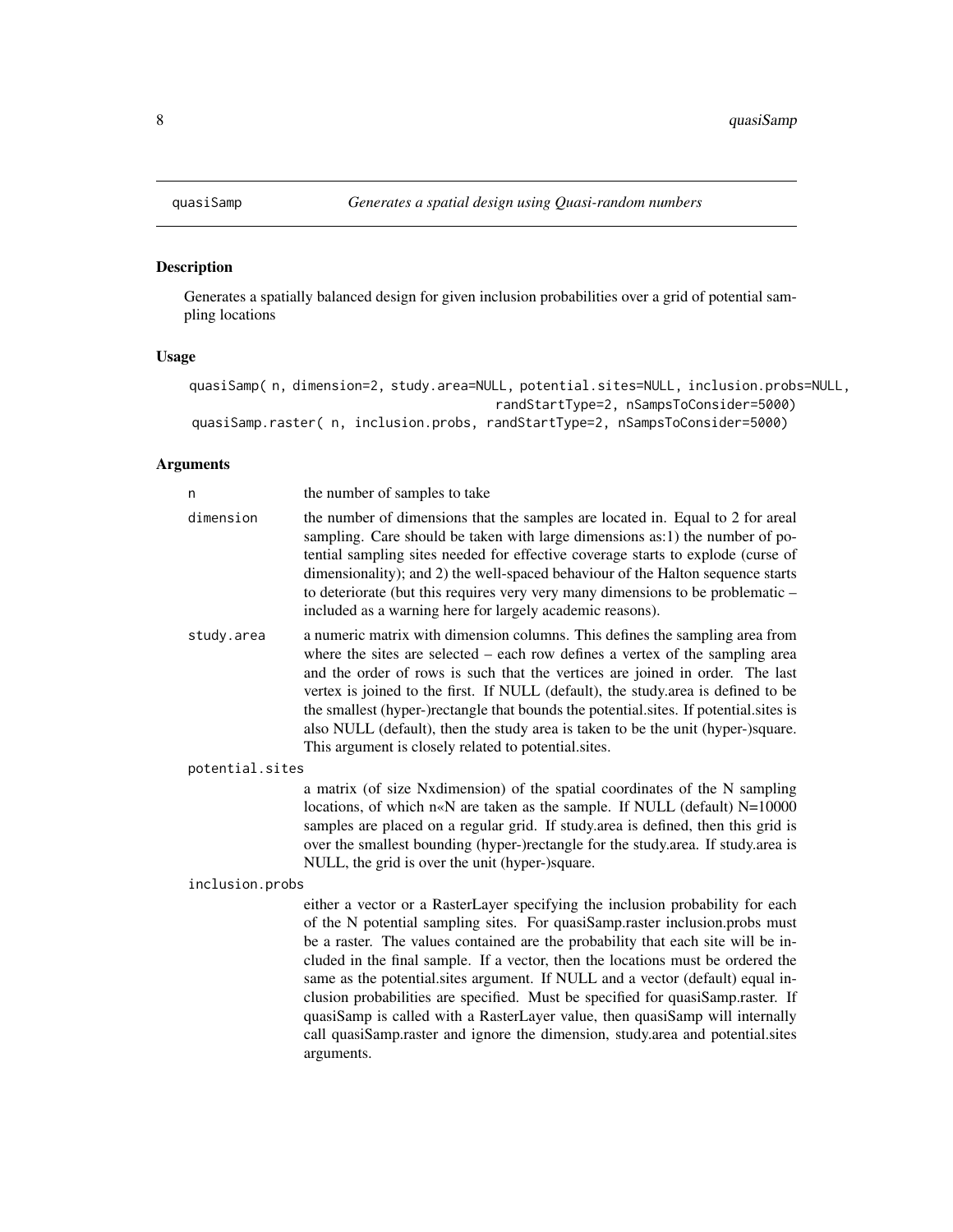#### <span id="page-8-0"></span>quasiSamp 99 and 2012 12:38 and 2012 12:38 and 2012 12:38 and 2012 12:38 and 2013 12:38 and 2013 12:38 and 201

randStartType the type of random start Halton sequence to use. The choices are 2 (default) as described in Robertson et al (2013), and 1 which is a mis-interpretation of that method (constrained so that the size of the skip in each dimension is equal). Note that randStartType=1 is used in Foster et al (2017).

#### nSampsToConsider

the total number of samples to consider in the BAS step (rejection sampling). The default is 5000, which means that 5000 halton numbers are drawn and then thinned according to the inclusion probabilities. You may want to increase this number if your inclusion probabilities are extremely unbalanced or if the number of samples required is close to 5000. Reduce if you want the code to run quicker and are confident that a sample will be found using less.

#### Details

These function are an implementation of the balanced adaptive sampling (BAS) designs presented in Robertson et al. (2013), which forms the basis for the methods in Foster et al (2017). The BAS approach uses Halton sequences of quasi-random numbers, which are evenly spread over space, as the basis for generating spatially balanced designs. In this implementation, we requrie that the inclusion probabilities be given as points in space and the BAS design is the set of these points that lie closest to a continuous-space Halton sequence. Computational speed has been rudimentily optimised, but (of course) it could be done better – like coding outside of R, for example.

In an updated version of the package (Version 2.2.1 onwards) a RasterLayer can be passed to the function. This may be both more convenient and it will be faster for very large design problems. Note though that the underlying algorithm, and much of the code, remains unchanged between the two different versions.

#### Value

The quasiSamp and quasiSamp.raster functions returns a matrix of (dimension+2) columns. The first columns

#### Author(s)

Scott D. Foster

#### **References**

Robertson, B. L., Brown, J. A., McDonald, T. and Jaksons, P. (2013) BAS: Balanced Acceptance Sampling of Natural Resources. Biometrics *69*: 776–784.

Foster, S.D., Hosack, G.R., Lawrence, E., Przeslawski, R., Hedge,P., Caley, M.J., Barrett, N.S., Williams, A., Li, J., Lynch, T., Dambacher, J.M., Sweatman, H.P.A, and Hayes, K.R. (2017) Spatially-Balanced Designs that Incorporate Legacy Sites. Methods in Ecology and Evolution *8*:1433–1442.

#### See Also

[alterInclProbs](#page-1-1), [modEsti](#page-4-1)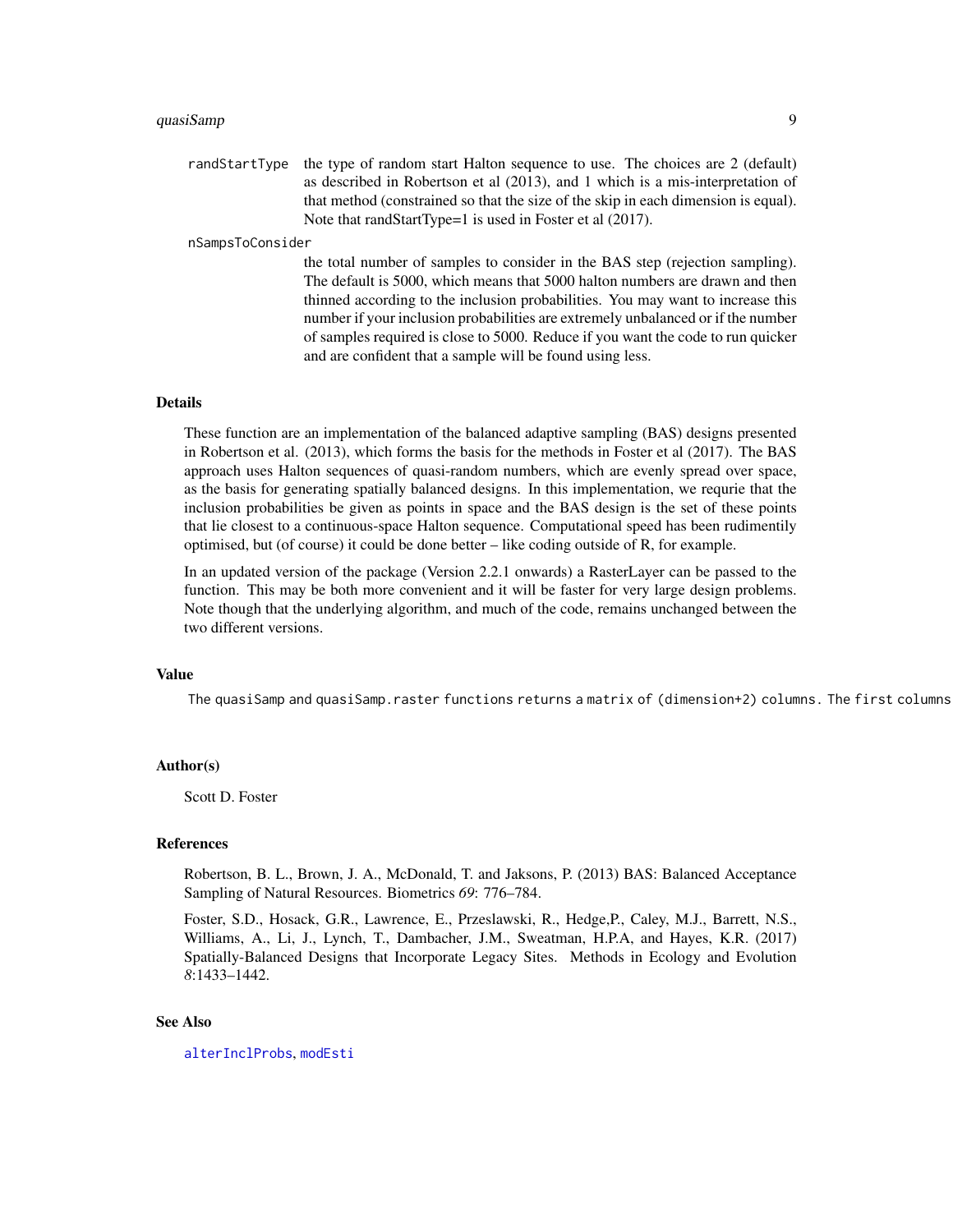#### Examples

```
#generate samples on a 100 x 100 grid
#Note that, although the random number is set, there may be differences between versions of R.
#In particular, post R/3.6 might be different to R/3.5 and before
#jet plane
set.seed(707)
#the number of potential sampling locations
N < -100^2#number of samples
n < -10#the grid on unit square
X \leq -as.matrix( expand.grid( 1:sqrt( N), 1:sqrt(N)) / sqrt(N) - 1/(2*sqrt(N)))
#the inclusion probabiltiies with gradient according to non-linear function of X[,1]
p \leftarrow 1 - exp(-X[, 1])#standardise to get n samples
p \le -n * p / sum(p)#get the sample
samp <- quasiSamp( n=n, dimension=2, potential.sites=X, inclusion.probs=p)
par( mfrow=c(1,3), ask=FALSE)
plot( samp[,1:2], main="n=10")
#now let's get sillier
n < -250#get the sample
samp <- quasiSamp( n=n, dimension=2, potential.sites=X, inclusion.probs=p)
plot( samp[,1:2], main="n=250")
#silly or sublime?
n < - 1000#get the sample
samp <- quasiSamp( n=n, dimension=2, potential.sites=X, inclusion.probs=p, nSampsToConsider=5000)
plot( samp[,1:2], main="n=1000")
#I'm sure that you get the idea now.
##The same for raster inclusion probabilities (just for illustration)
#Xp <- raster::rasterFromXYZ( cbind( X,p))
#samp <- quasiSamp( n=10, inclusion.probs=Xp)
#plot( samp[,1:2], main="n=10 (raster)")
#samp <- quasiSamp( n=250, inclusion.probs=Xp)
#plot( samp[,1:2], main="n=250 (raster)")
#samp <- quasiSamp( n=1000, inclusion.probs=Xp, nSampsToConsider=5000)
#plot( samp[,1:2], main="n=1000 (raster)")
#tidy
rm( N, n, X, p, samp, Xp)
```
<span id="page-9-1"></span>transectSamp *Generates a spatial design for transects*

#### **Description**

For arbitrary transect patterns, generates a spatially balanced design for given inclusion probabilities over a grid of potential sampling locations

<span id="page-9-0"></span>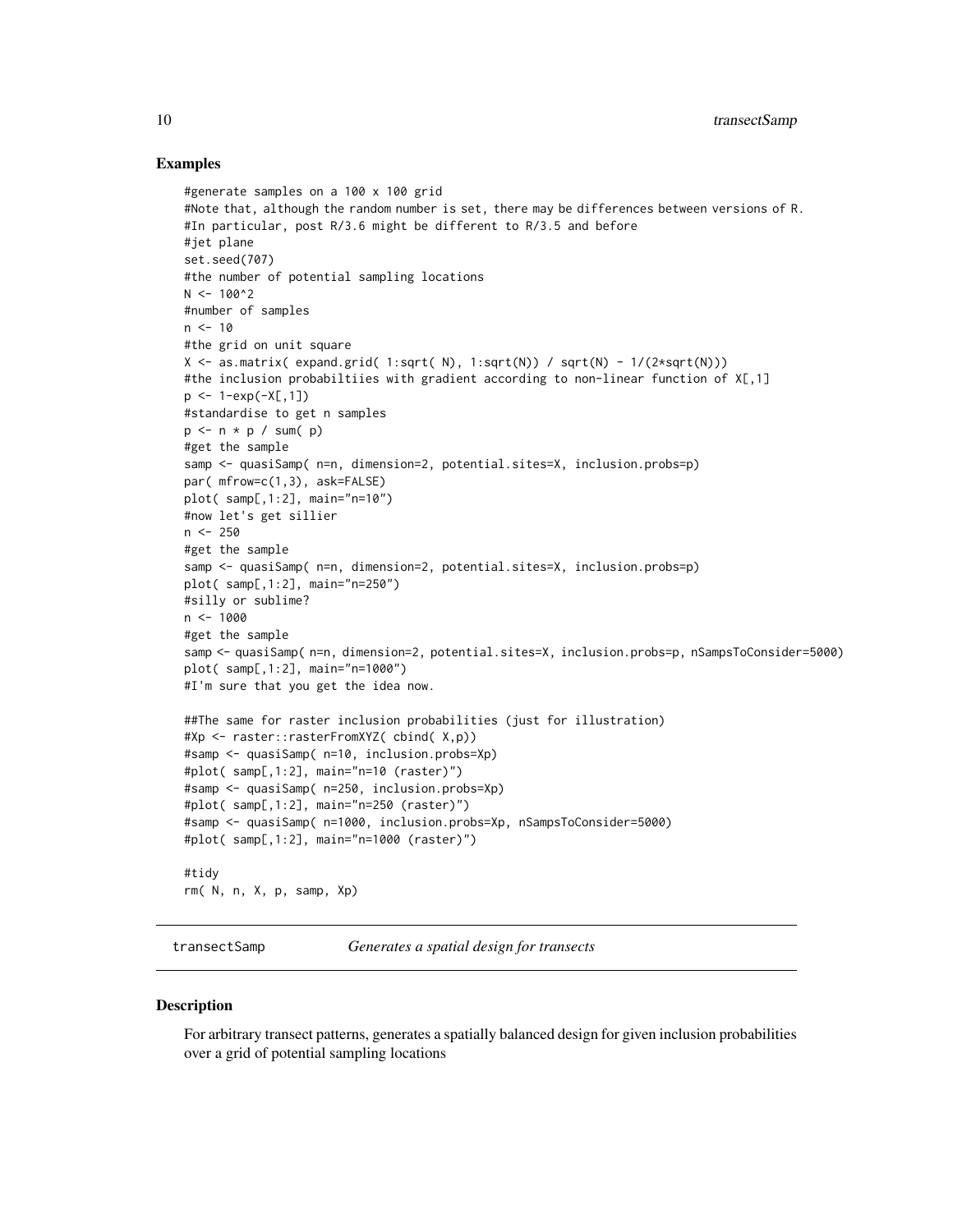#### <span id="page-10-0"></span>transectSamp 11

#### Usage

```
transectSamp( n, study.area=NULL, potential.sites=NULL,
   inclusion.probs=NULL, control=NULL, constrainedSet=NULL)
transectSamp.internal( n, study.area=NULL, potential.sites=NULL,
   inclusion.probs=NULL, control=NULL, constrainedSet, ...)
```
#### Arguments

| n               | the number of transect to provide a sample for                                                                                                                                                                                                                                                                                                                                                                                                                                                                                                                                                                                                                      |
|-----------------|---------------------------------------------------------------------------------------------------------------------------------------------------------------------------------------------------------------------------------------------------------------------------------------------------------------------------------------------------------------------------------------------------------------------------------------------------------------------------------------------------------------------------------------------------------------------------------------------------------------------------------------------------------------------|
| study.area      | a numeric matrix with dimension columns. This defines the sampling area from<br>where the sites are selected – each row defines a vertex of the sampling area<br>and the order of rows is such that the vertices are joined in order. The last<br>vertex is joined to the first. If NULL (default), the study area is defined to be<br>the smallest (hyper-)rectangle that bounds the potential sites. If potential sites is<br>also NULL (default), then the study area is taken to be the unit (hyper-)square.<br>This argument is closely related to potential sites.                                                                                            |
| potential.sites |                                                                                                                                                                                                                                                                                                                                                                                                                                                                                                                                                                                                                                                                     |
|                 | a matrix (of size Nxdimension) of the spatial coordinates of the N sampling<br>locations, of which n«N are taken as the sample. If NULL (default) N=10000<br>samples are placed on a regular grid. If study area is defined, then this grid is<br>over the smallest bounding (hyper-)rectangle for the study area. If study area is<br>NULL, the grid is over the unit (hyper-)square.                                                                                                                                                                                                                                                                              |
| inclusion.probs |                                                                                                                                                                                                                                                                                                                                                                                                                                                                                                                                                                                                                                                                     |
|                 | a vector specifying the inclusion probability for each of the N potential sampling<br>sites. This is the probability that each site will be included in the final sam-<br>ple. Locations are ordered the same as the potential sites argument. If NULL<br>(default) equal inclusion probabilities are specified. Note that there is no sum<br>constraint to this vector – inclusion probabilities are relative.                                                                                                                                                                                                                                                     |
| control         | A list containing details of the transects, their computational representation, and<br>decisions about the design. See the Details for more information.                                                                                                                                                                                                                                                                                                                                                                                                                                                                                                            |
| constrainedSet  | An N x nRotate Boolean matrix specifying whether the putative transect, starting<br>at each location and orientated along each rotation, should be considered for<br>sampling. See findDescendingTrans for an example.                                                                                                                                                                                                                                                                                                                                                                                                                                              |
| .               | Further arguments mostly for reducing computation for when certain quantities<br>have been pre-calculated. Often not useful for general purpose, unless extra<br>constraints are required for certain types of transects. The arguments include the<br>computationally expensive objects (where repeated survey generation may be<br>sped up): IDs – the information about which grid cell each and every sampling<br>location (along all transects) falls; transectsOverCells - information about which<br>sampling locations (from any transect) falls in all cells, and; adjustedSpecified<br>- The specified inclusion probabilities adjusted for edge effects. |

#### Details

This function aims to provide a randomised design for transects that: 1) adheres to inclusion probabilities for each grid cell; 2) is spatially coherent/balanced so that transects are well spread throughout the study area; and 3) is not too computationally expensive (or too devilishly difficult) to use effectively. However, fine grids over large areas will be demanding nevertheless.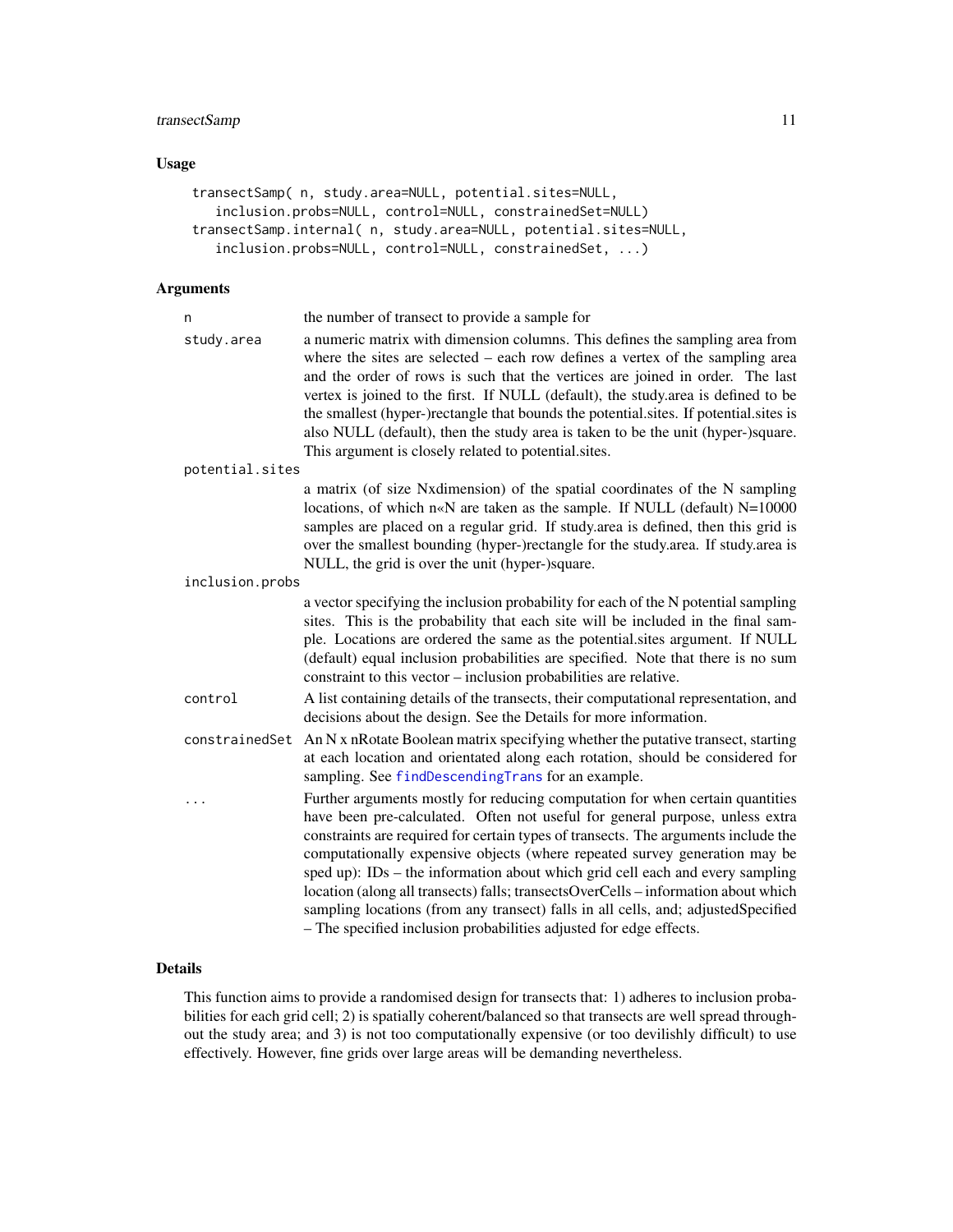The methods implemented by the function are outlined in Foster et al (2020), but are based on the ideas presented in Robertson et al (2013) and as implemented for Foster et al (2017). Briefly, the locations of the centre of the transects are chosen according to BAS sampling (Robertson et al; 2013) and the direction of the sample is then taken randomly. See Foster et al (2020) for further details.

The control list contains the following elements.

- transect.pattern: a set of points describing the transect pattern (a line, or an "S" pattern, or a dense grid, or a quadrat, or ...). This is a generic pattern, which will be rotated as required by the function for the randomisation. The pattern will be centred in both the x and y directions, so this does not need to be performed by the user (unless they choose to). Please specify as a 2 column matrix full of X- and Y-coordinates. A special value, and the default, is not a matrix at all. Rather the specific character string "line", in whcih case the function will produce its own generic pattern (for a line of length control\$line.length with control\$transect.nPts points along it). All values that are not "line" will be interpreted as a matrix. For symmetric patterns (around the centre point), and to avoid excess computations only, please make sure that an odd number of nRotate is used (see below).
- transect.nPts: The number of points to represent the (linear) transect. If control\$transect.pattern is specified to something apart from "line" then this argument is ignored. A large value of transect.nPts will lead to a more accurate representation of the transects, but it will also cost more computation. The default is the arbitrary value of 20.
- line.length: If control\$transect.pattern=="line", then this control parameter gives the length of that line. By default, it is arbitrarily taken to be 0.1 times the maximal edge of the study.area.
- nRotate: The number of different bearings (through North, East, South, West) to consider at each sampling location for directions of the transect. The default is 11 (an odd number), meaning that transects laid out at 0 degrees, 32.7 degrees, 65.5 degrees, 98.2 degrees, ... (from north) will be considered. For symmetric a transect.pattern, such as a linear transect, nRotate should be an odd number (like the default) to avoid excess computation. This is because directions around a centre point can be inadvertently repeated (e.g. a linear transect in the 10 and 190 degree directions lead to the same trasnect). Increasing the number of directions to consider also increases computational time – probably at very modest increase in efficiency or scientific validity.
- mc.cores: The number of computer cores to spread the (parallel) computation to. More decreases the real-world time that the function will use to execute, but this occurs at the expense of decreasing the performance of the computer to run other jobs. It is not recommended that the number of cores on the machine is exceeded. If NULL (the default), the function uses just 1 core. This is not generally recommend as it is the slowest choice.
- transAdjust: Should the user-specified inclusion probabilities be altered so that, in a transect design, each cell has that inclusion probability of being sampled. The default is TRUE – the inclusion probabilities should be altered. See Foster et al (2020) for details.
- edge.max.iter: The maximum number of iterations to perform whilst adjusting inclusion probabilities for transect sampling. Interger >= 1. The default is 25.
- conv.tol.diff: the tolerance for convergence for adjusting inclusion probabilities for transect sampling. Default is 0.01, meaning that successive iterations have to have proportional performance criteria less than 0.0001 apart.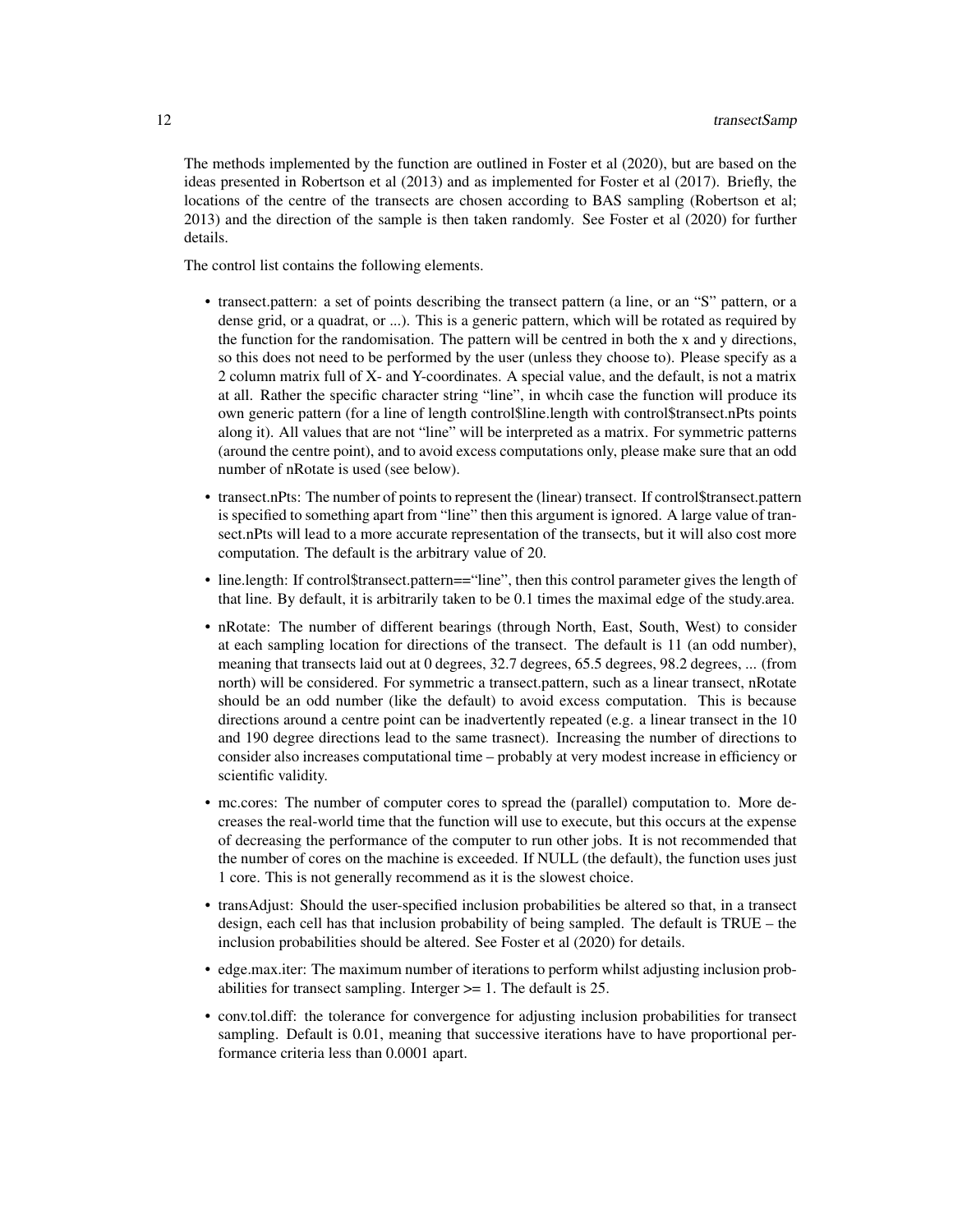- <span id="page-12-0"></span>• gamma: the dampening multiplier for successive iterations of the transect adjustment for inclusion probabilities. Default is 0.8. Values should be in [0,1] with larger values likely to be quicker and more unstable.
- calcObsProbs: Should the observed inclusion probabilities be calculated for the design. Default is TRUE if inclusion probabilities are being adjusted (transAdjust is TRUE), and FALSE otherwise (transAdjust is FALSE).
- return.index: Should the (computationally demanding) indexes be returned? These may be useful if multiple surveys designs are being generated; as done in a simulation study. Default is FALSE, and these large objects are not returned.
- spat.random.type: The type of randomisation used to select locations of transects. Default is "quasi", after Robertson et al (2013) which gives spatially-balanced designs. The other option is "pseudo", a random sample, which does no spatial balancing.
- nSampsToConsider: A parameter passed to [quasiSamp](#page-7-1) controlling the acceptance sampling. Larger numbers are more computationally expensive, but are also more likely to find a design (important for very unequal inclusion probabilities and/or challengingly shaped survey areas). Default is 5000.
- nCells: If no potential sites are given, then some will be created on the unit square. There will be a nCells X nCells grid.

#### Value

The transectSamp function returns a list of two data.frames. The first data.frame (named "transect") contains the chosen transects' middle locations and their directions. The second data.frame (named "points") contains the set of points that the survey's transects are planned to pass through. These are points on each of the transects and are the points used to represent the transect during the design.

#### Author(s)

Scott D. Foster

#### References

Foster, S.D., Hosack, G.R., J. Monk, Lawrence, E., Barrett, N.S., Williams, A. and Przeslawski, P. (2020) Spatially-Balanced Designs for Transect-Based Surveys. Methods in Ecology and Evolution *8*: 95–105.

Foster, S.D., Hosack, G.R., Lawrence, E., Przeslawski, R., Hedge,P., Caley, M.J., Barrett, N.S., Williams, A., Li, J., Lynch, T., Dambacher, J.M., Sweatman, H.P.A, and Hayes, K.R. (2017) Spatially-Balanced Designs that Incorporate Legacy Sites. Methods in Ecology and Evolution *8*:1433–1442.

Robertson, B. L., Brown, J. A., McDonald, T. and Jaksons, P. (2013) BAS: Balanced Acceptance Sampling of Natural Resources. Biometrics *69*: 776–784.

#### See Also

[alterInclProbs](#page-1-1),[quasiSamp,](#page-7-1), [findDescendingTrans](#page-3-1), [findTransFromPoint](#page-3-1)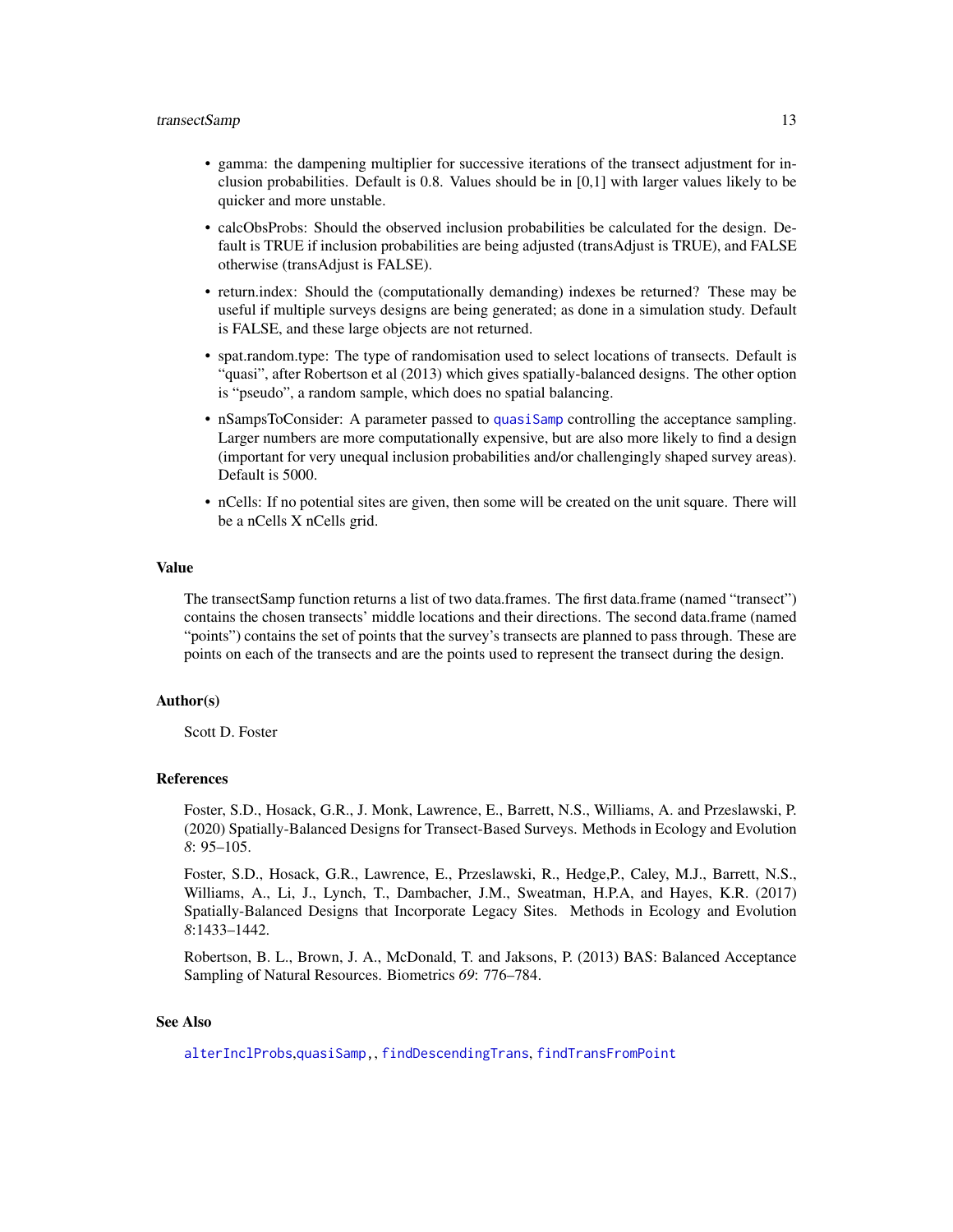#### Examples

```
## Not run:
#generate samples on a 50 x 50 grid
#Note that, although the random number is set, there may be differences between versions of R.
#In particular, post R/3.6 might be different to R/3.5 and before
#jet plane
set.seed( 767)
#the number of potential sampling locations
N < -50^2#number of samples
n < -10#the grid on unit square
X \leq -as.matrix( expand.grid( 1:sqrt( N), 1:sqrt(N)) / sqrt(N) - 1/(2*sqrt(N)))
#the inclusion probabilities with gradient according to non-linear function of X[,1]
p \leftarrow 1 - exp(-X[, 1])#standardise to get n samples
p \le -n * p / sum(p)#get the sample
#note that 5 points on the transect line and 5 directions considered is a bit thin.
#This low-definition is done to avoid trouble with CRAN's checks
#(no example should take a long time to run).
samp <- transectSamp( n, potential.sites=X, inclusion.probs=p,
    control=list( transect.patter="line", nRotate=5, transect.nPts=5, mc.cores=7))
plot( samp$points[,5:6], main="n=10 TRANSECTS")
#tidy
rm( N, n, X, p, samp)
## End(Not run)
```